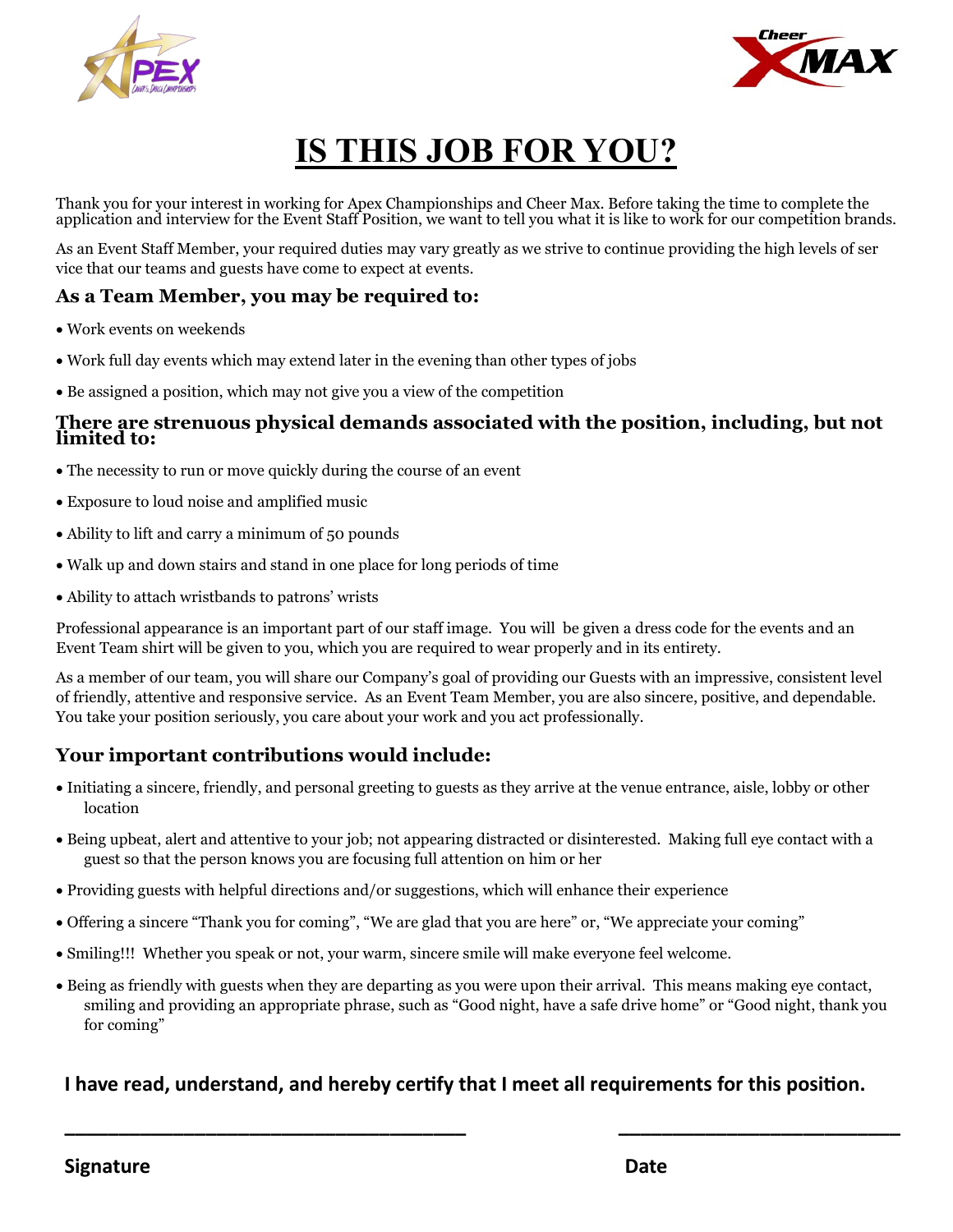



| Last Name:                      | First Name:                                                                             |  |  |
|---------------------------------|-----------------------------------------------------------------------------------------|--|--|
|                                 |                                                                                         |  |  |
| Home Address Number<br>Street : | Are you 18 years of age or older?                                                       |  |  |
|                                 | Yes<br>No                                                                               |  |  |
| City, State, Zip:               | E-Mail Address:                                                                         |  |  |
| Cell Phone Number:              | Are you a US Citizen?                                                                   |  |  |
|                                 | Yes<br>No                                                                               |  |  |
| Home Phone (If different):      | If you are not a US Citizen, are you eligible for<br>employment in the US:<br>Yes<br>No |  |  |

#### **Please read carefully and complete all sec�ons that apply.**

#### **An Equal Opportunity Employer**

We are an equal opportunity employer and we do not and will not discriminate on the basis of race, national origin, sex, age, handicap, marital status. Information on this application will not be used for any discriminatory purpose.

| Have you ever filed an application with us before?       | Yes | No. |
|----------------------------------------------------------|-----|-----|
| Have you ever been convicted of a misdemeanor or felony? | Yes | No. |
| Are you required by law to register as a sex offender?   | Yes | No. |
| First Aid & CPR certified?                               | Yes | No. |
| <b>EMT</b> certified?                                    | Yes | No. |
|                                                          |     |     |

Personal References: Name at least two persons that have known you at least one year that we may contact. Please do not include relatives.

| Name: | Occupation: | Years Known: | Telephone: |
|-------|-------------|--------------|------------|
|       |             |              |            |
|       |             |              |            |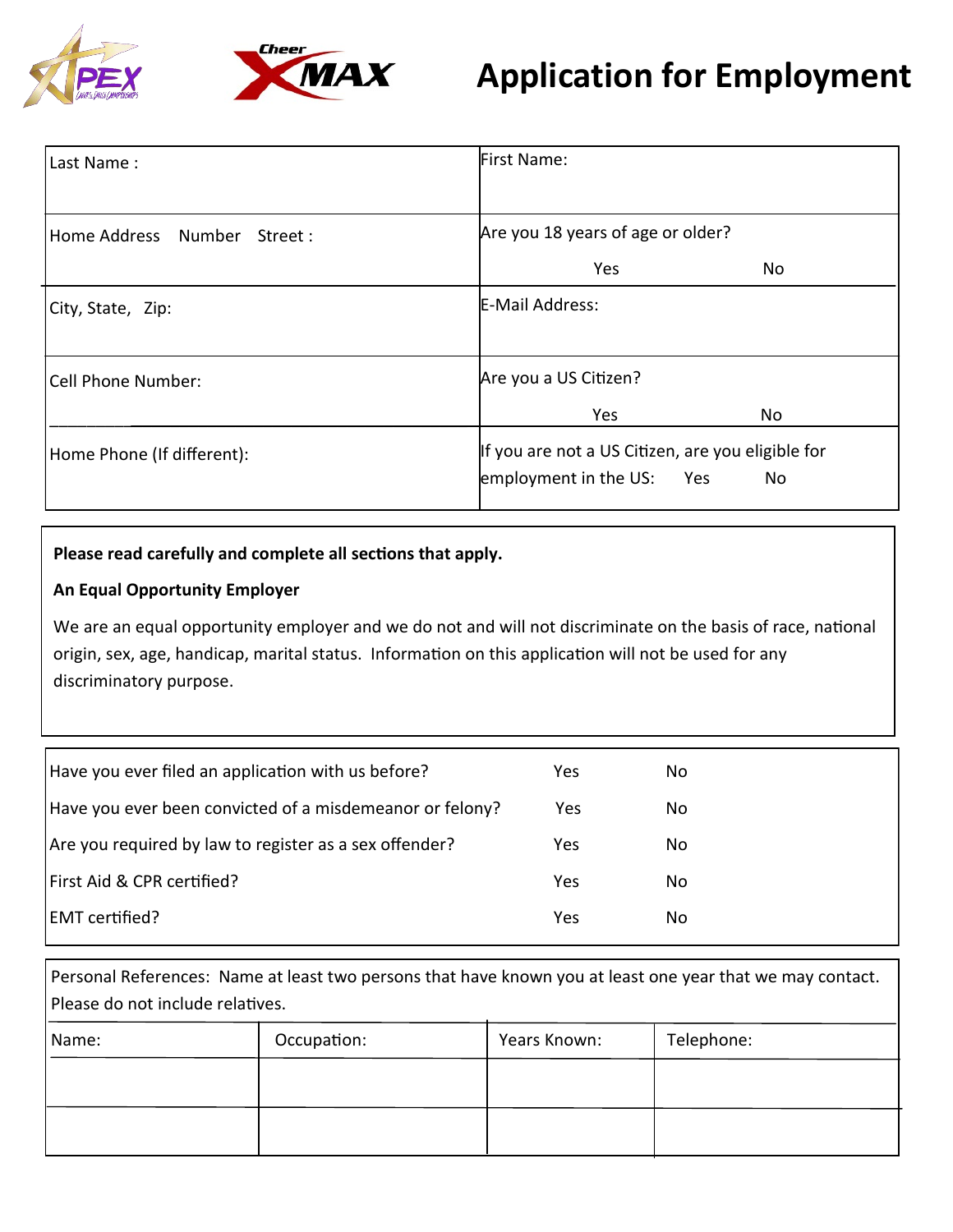| <b>Employment History</b> |                                |       |                           |
|---------------------------|--------------------------------|-------|---------------------------|
| Employer                  | Dates Employed<br>From         | To    | Describe Responsibilities |
| Address                   |                                |       |                           |
| Phone Number              | <b>Hourly Rate</b><br>Starting | Final |                           |
| <b>Supervisors Name</b>   |                                |       |                           |
| Reason for leaving        |                                |       |                           |

| <b>Employment History</b> |                                  |                           |
|---------------------------|----------------------------------|---------------------------|
| Employer                  | Dates Employed<br>From<br>To     | Describe Responsibilities |
| Address                   |                                  |                           |
| Phone Number              | Hourly Rate<br>Starting<br>Final |                           |
| <b>Supervisors Name</b>   |                                  |                           |
| Reason for leaving        |                                  |                           |

**Do you have any objection to us contacting the above mentioned employers and/or performing a background check?**

\_\_\_\_\_\_Yes, I object \_\_\_\_\_\_No, I have no objec�on